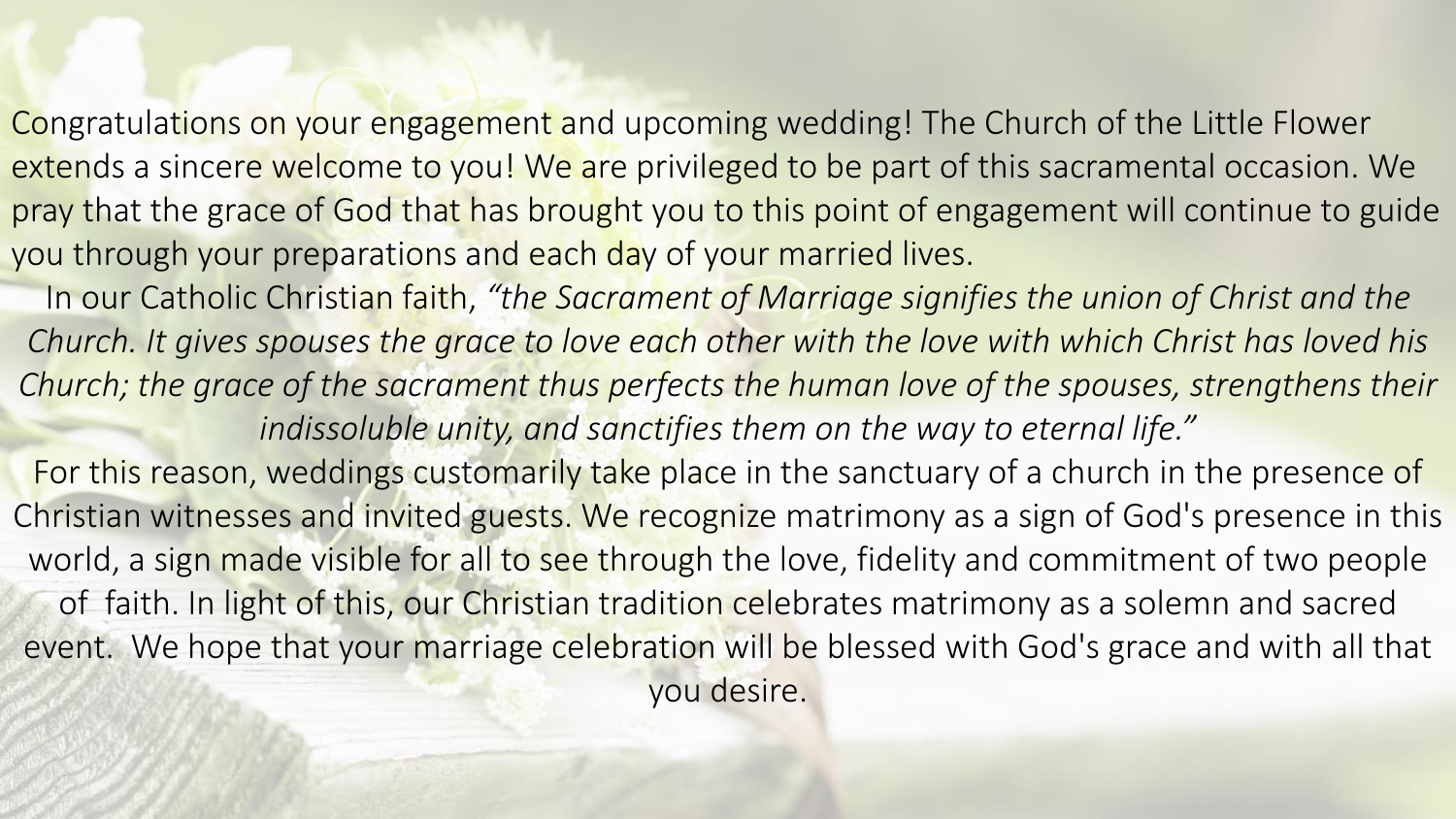Call the Music Director/Wedding Coordinator: Liz Mancinelli - (908- 464 -1585 x141) to schedule a date and time for your wedding. The Catholic Church in New Jersey asks that the wedding date be set at least one full year in advance so that all necessary requirements can be fulfilled. A priest or deacon from Little Flower will then meet with you, confirm your date and fill out some initial paperwork.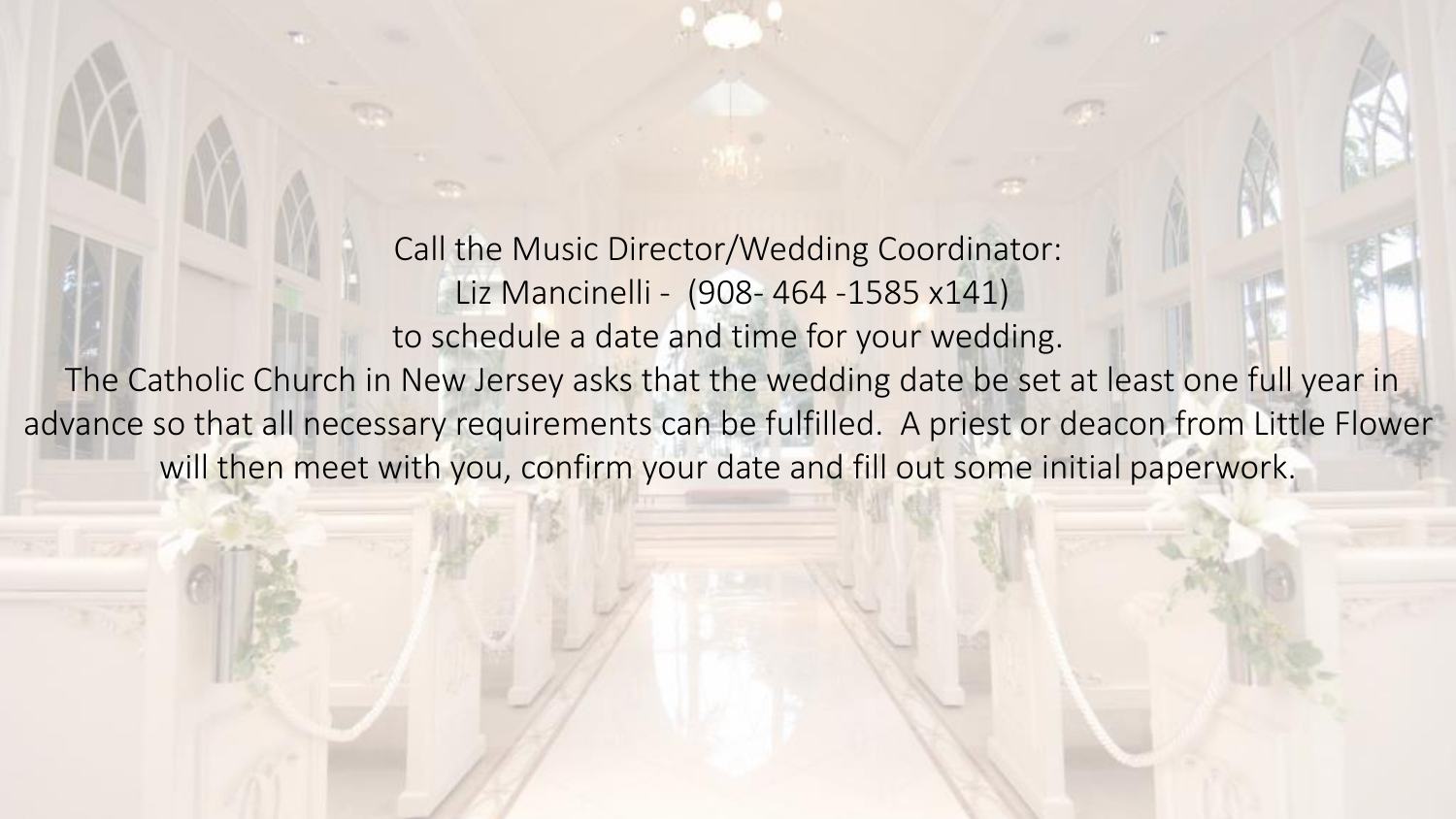See the following if a Priest or Deacon from another parish or religious order will be visiting Little Flower to witness or participate in your ceremony:

1- *If your Catholic presider is from outside the parish but within the State of New Jersey*, he is responsible for requesting permission to marry you at Little Flower by contacting the pastor, Fr. Andrew Prachar at frandy.lf@gmail.com. He must submit a copy of the front and back of his "Suitability of Priestly Ministry" card. If a Little Flower priest is not involved in your ceremony, the presider will also be responsible for your marriage paperwork and preparation. 2 - If your Catholic presider is from outside the parish and from another state, he is responsible for requesting permission to marry you at Little Flower by contacting the pastor, Fr. Andrew Prachar at frandy.lf@gmail.com. He submit a copy of his proof of faculties and a letter stating that he is in "good standing" with his diocese. This letter should be received from their Diocesan Bishop or Provincial Superior addressed to the Vicar General of the Archdiocese of Newark (171 Clifton Ave., PO Box 9500, Newark, NJ 07104 or fax to 973-497-4525). The letter must include the nature and duration of the visit.

If a Little Flower priest is not involved in your ceremony, the visiting presider will also be responsible for your marriage paperwork and preparation. \* Priests are not able to preside at ceremonies taking place in venues outside of a Catholic church.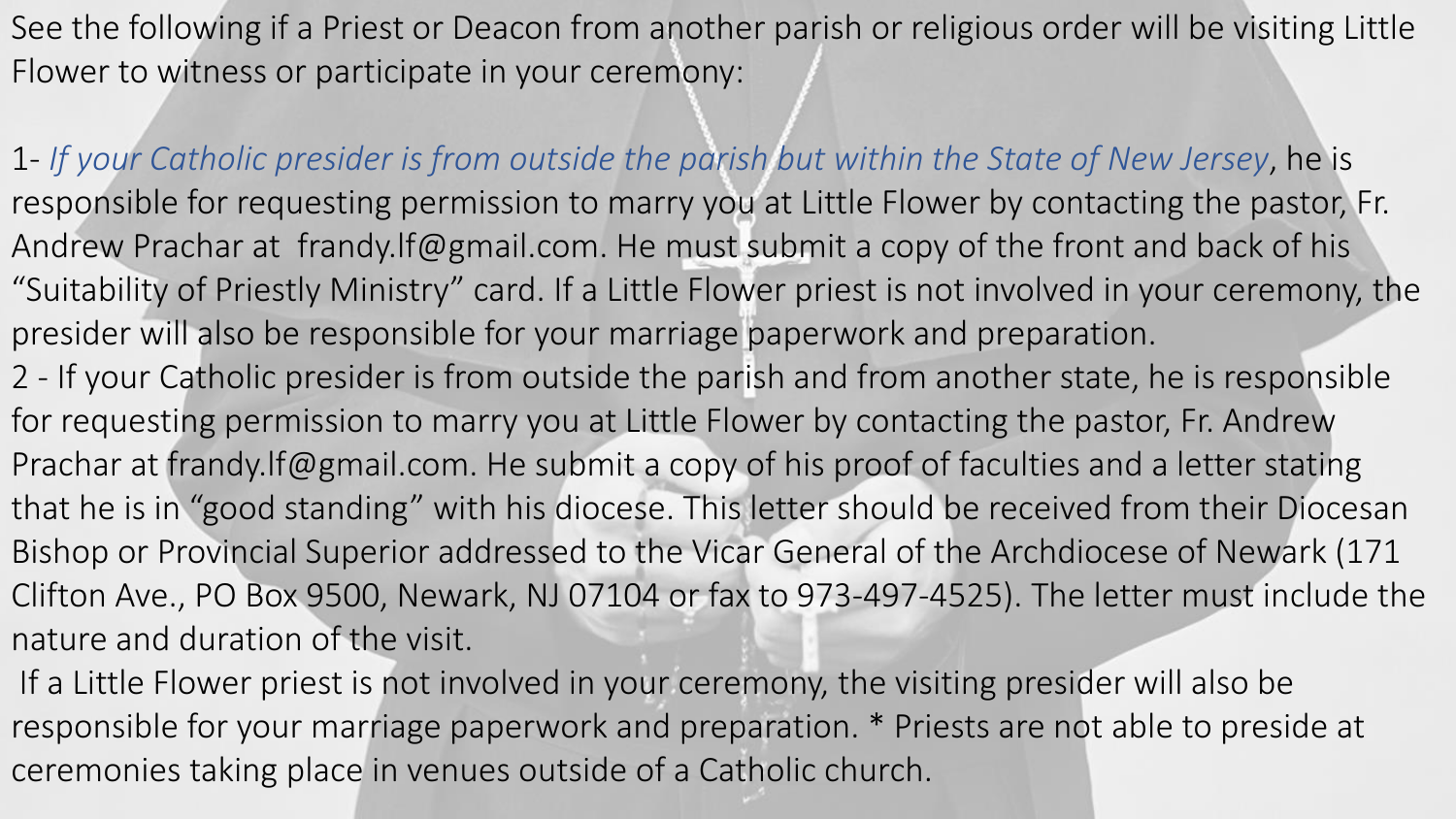## SOME THINGS TO KEEP IN MIND

- Cellphones should be silenced during wedding ceremonies/Masses.
- Professional and amateur photographers and videographers should be mindful of the sanctity of the liturgical proceedings; they cannot move beyond the first pew on all sides. Flash photography is prohibited.
- Signs, banners, runners and wagons may not be used in the church.
- Rice, balloons and bubbles are a safety liability for the parish, and may not be used following your wedding, however, bells and streamers may be used.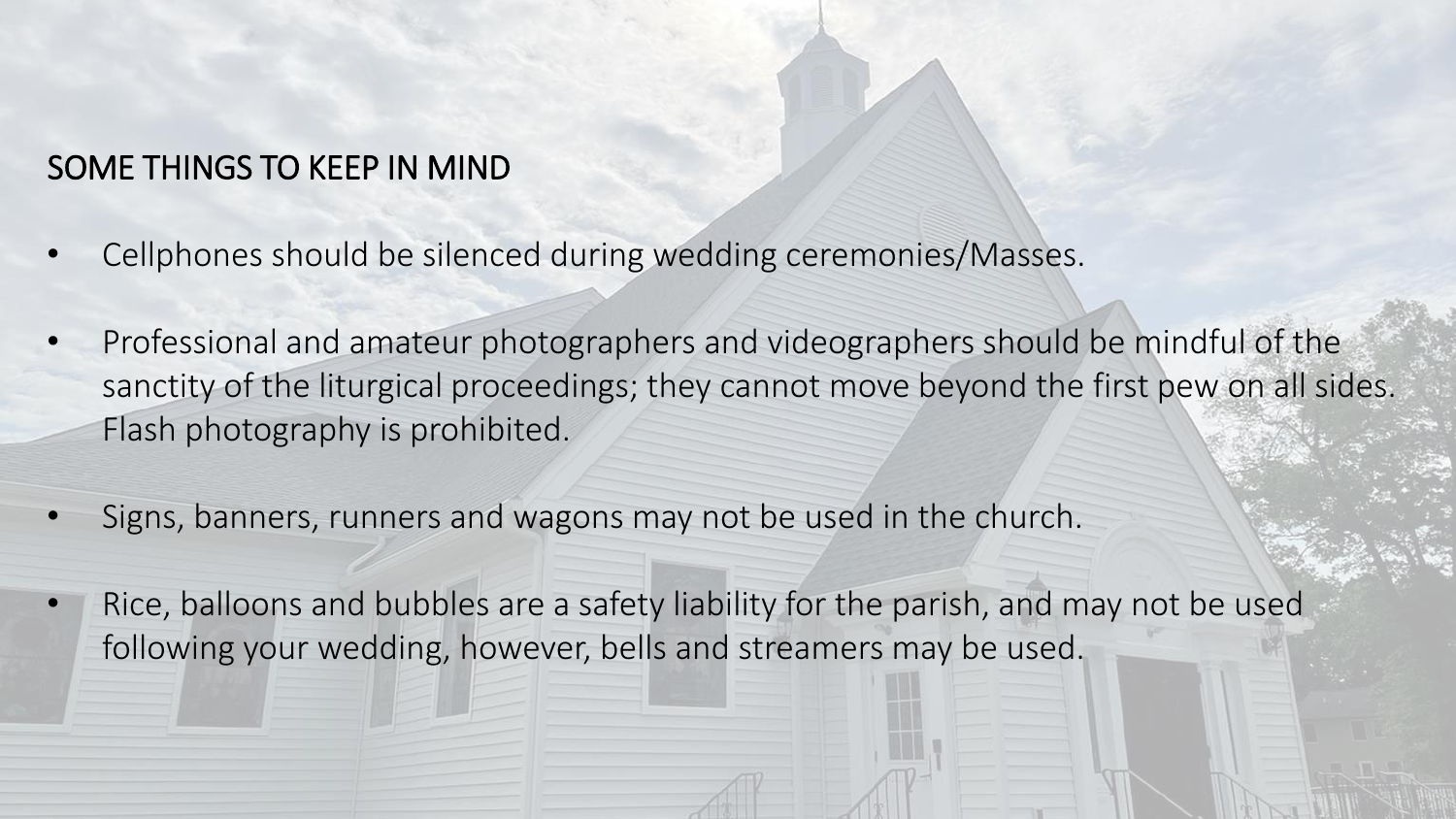## **Offering**

Church Fee - \$350 – payable to The Church of the Little Flower Cantor - \$150 – payable to "Cash" Accompanist - \$150 – payable to "Cash" Sacristan - \$75 – to payable "Cash"

*An honorarium for the presider is always gratefully accepted, however, to do so is at your discretion.*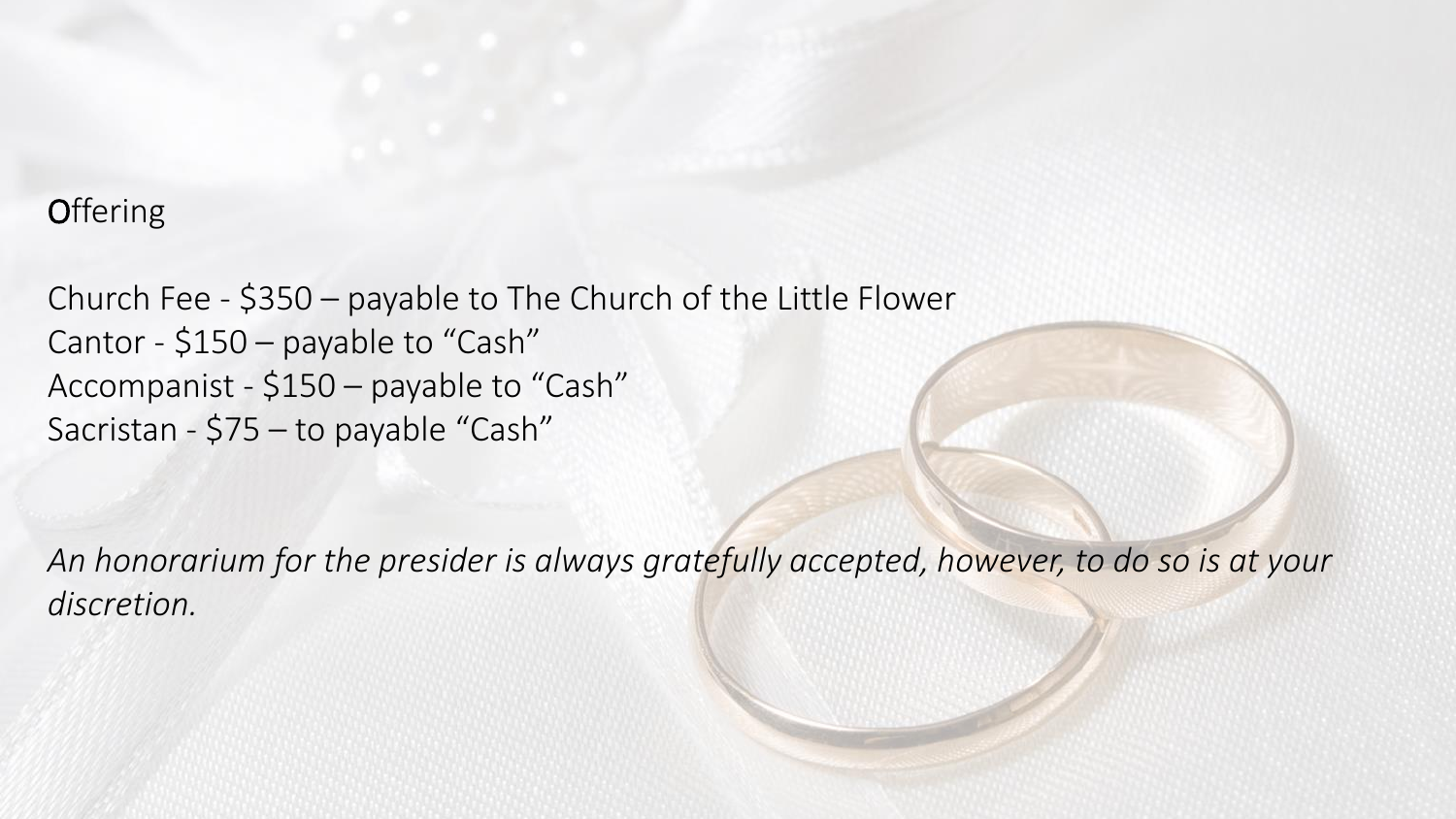The following documents are required for every marriage:

Baptismal Certificate: Dated No earlier than six months prior to the wedding date, you and your fiancé must obtain a new certificate of baptism from the church of your baptism. (Be sure to tell the church contact person that you need the certificate for your upcoming marriage.) If you were baptized at Little Flower, your records are here.

As part of the instructional portion of the marriage preparation process, both you and your fiance must participate in:

- Pre-Cana or Engaged Encounter register at http://www.rcan.org/famlife/marriagefamily.htm
- God's Plan for a Joy Filled Marriage
- FOCCUS Pre-Marriage Inventory

License: The license is issued by the Municipal Clerk's office in any municipality in the State of New Jersey. It is valid for 30 days. There is a 72 hour waiting period from the time you apply to the time the license is actually issued. It is a good idea to apply no later than one week prior to your wedding date. You will need to have one witness who can testify for you at the time of your application. Be sure to bring the license to the rehearsal.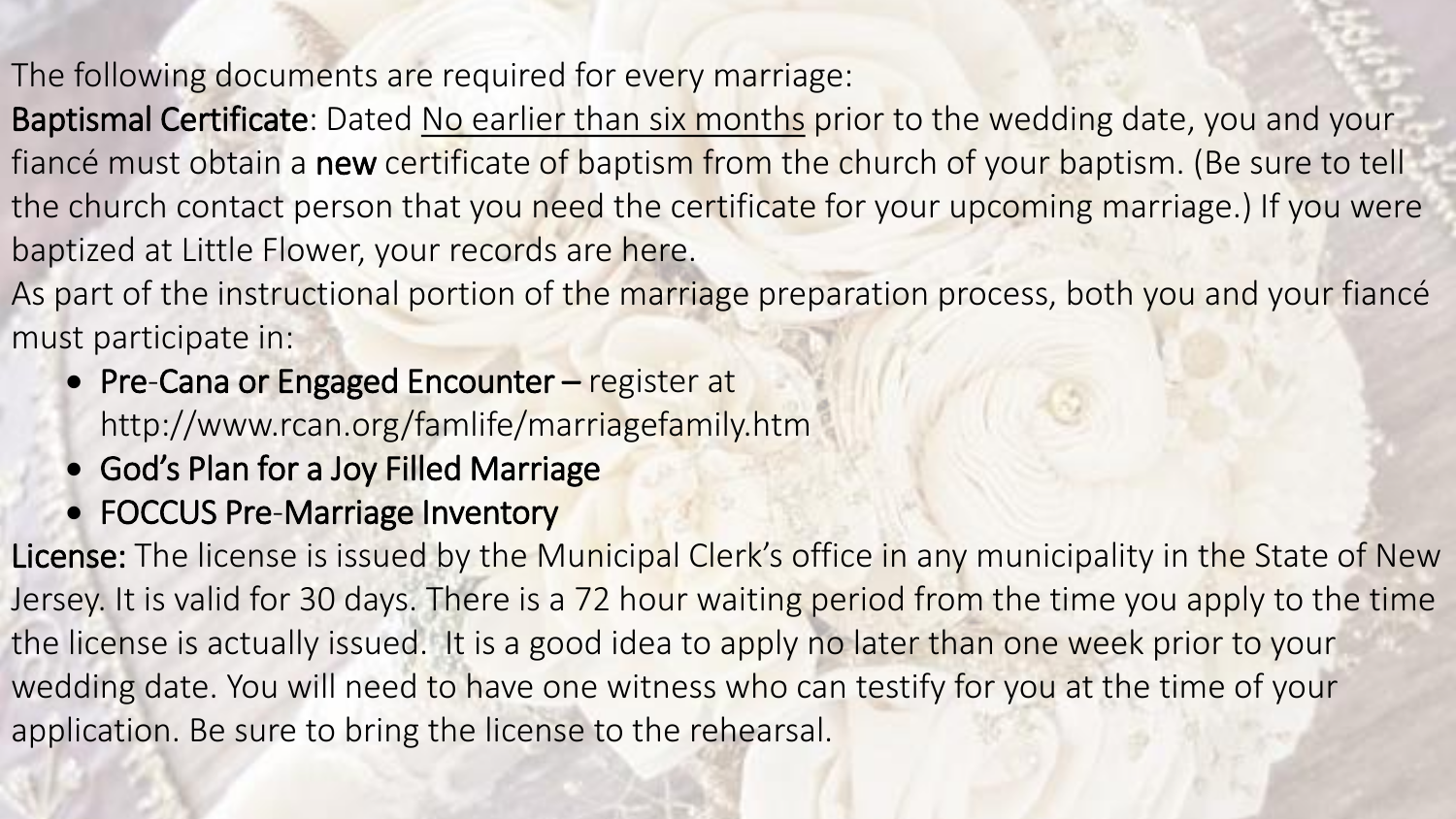Order of Celebrating Matrimony Within Mass or Without Mass?

The marriage liturgy can either be celebrated within Mass or without Mass. A celebration within Mass consists of the Introductory Rites, Liturgy of the Word, the Rite of Marriage, the Liturgy of the Eucharist (Communion) and the Concluding Rite. A celebration without Mass includes all of the above except the Liturgy of the Eucharist. If both partners are Catholic, they are encouraged to celebrate within Mass. In the case where one partner is not Catholic, a celebration without Mass is recommended.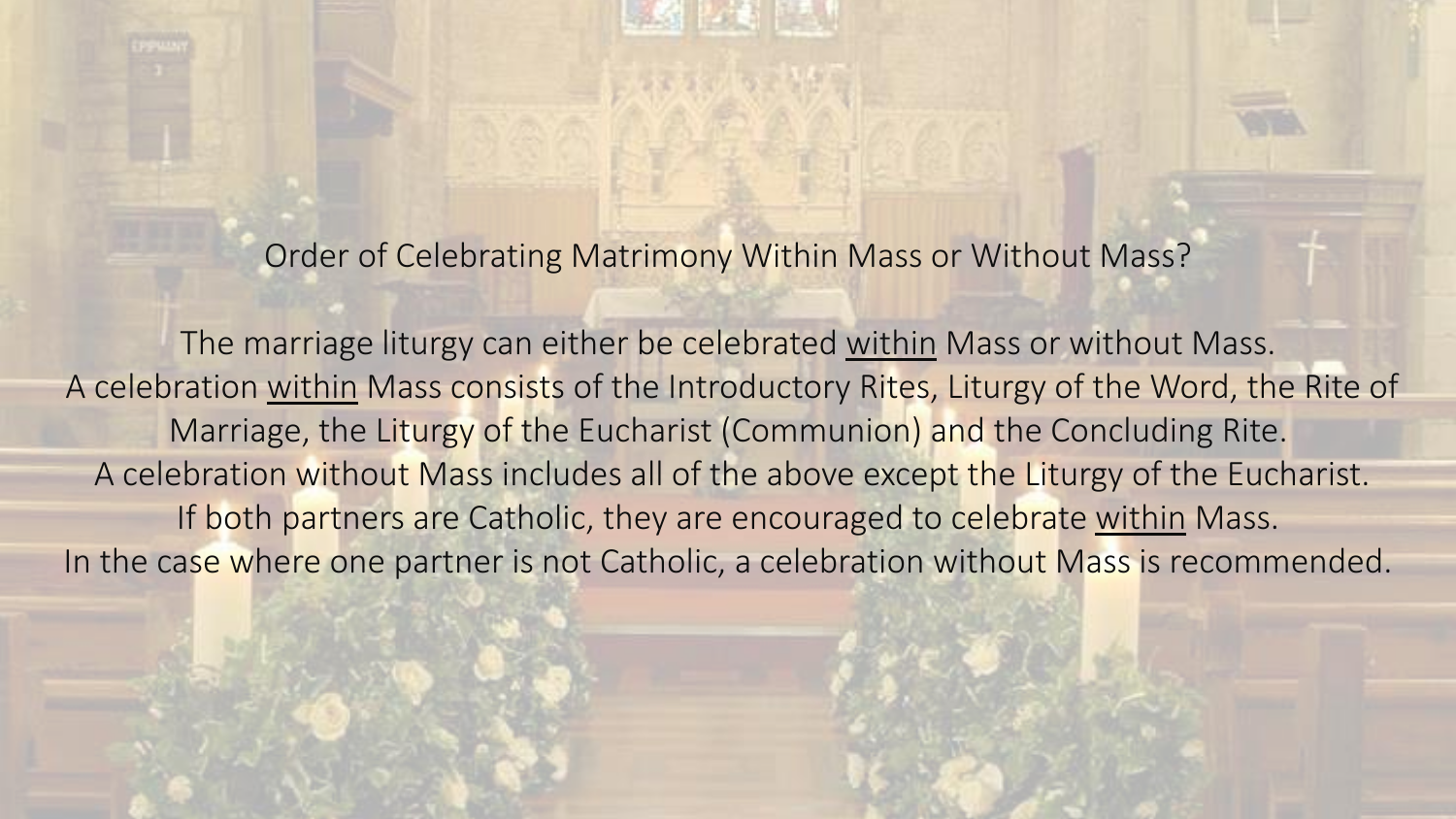# Selection of Liturgical Texts

You will receive a copy of "Celebrating Marriage." This workbook contains the selections of readings and prayers used in the Order of Celebrating Matrimony. Read these selections and choose the ones that speak to you about the spirituality of your marriage. You should complete the planning worksheet at the back of the workbook and submit them no later than one month before the wedding. Please note that the readings from the Mass of the day and not the workbook must be used if your wedding takes place on a Sunday during the seasons of Advent, Lent, Easter or on a Solemnity.

#### **Music**

The concept of "love" is characterized by commitment and fidelity, and supported by the love of Christ. Popular songs often stress the couple only and exclude God and Church. When planning the music for the liturgy, we invite you to reflect on what you are coming to understand in your preparation for the Sacrament of Marriage as a mirror of Christ's love for the Church. The music you choose should reflect that understanding. Liz Mancinelli will assist you in the planning of your wedding liturgy and rehearsal. Liz should be contacted at least three months prior to your wedding day at lfmusicministry.lf@gmail.com or her cell phone 908-277-1314.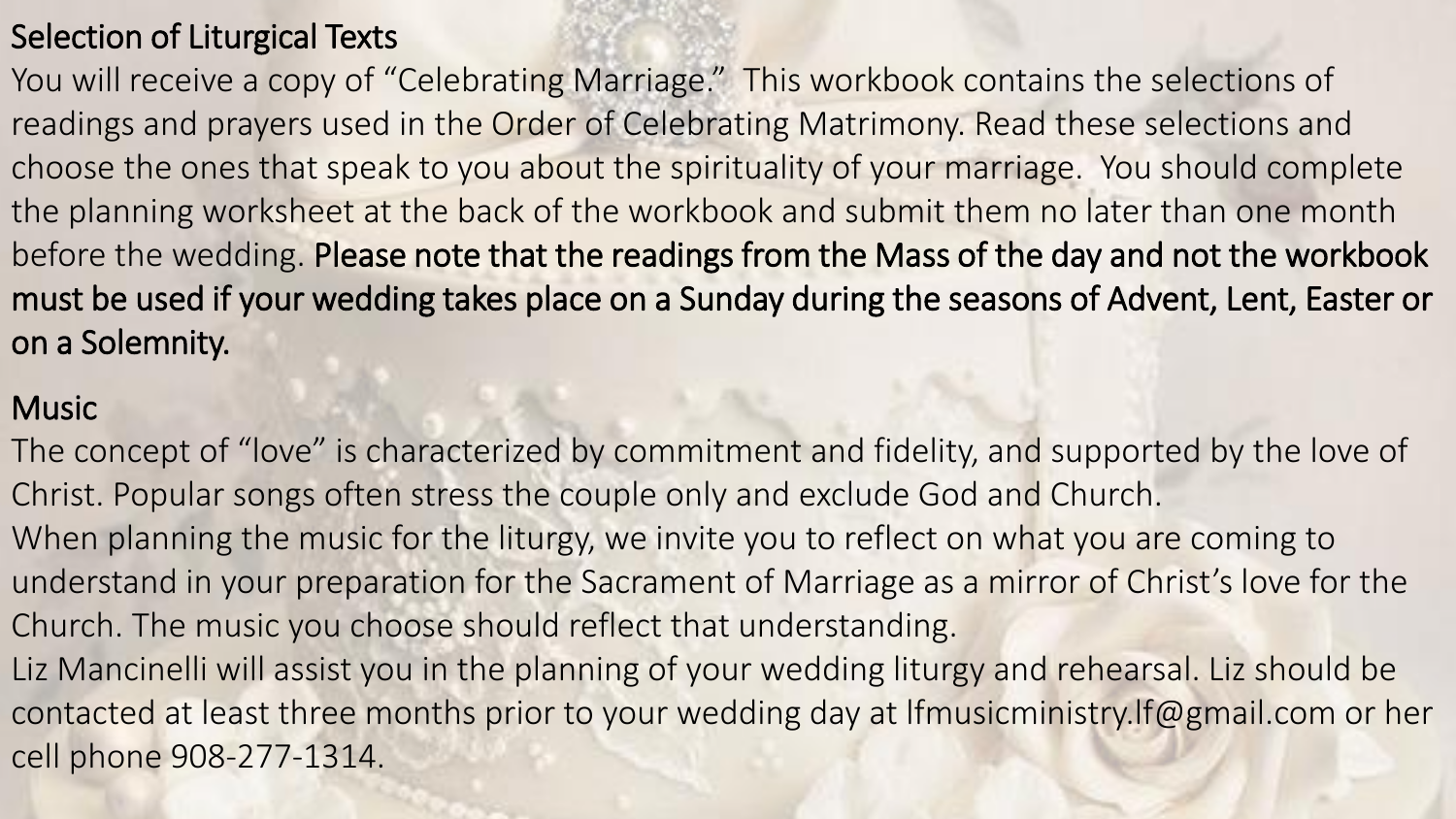### Participants in your Wedding

You may want to invite members of your family and friends to participate in your wedding in ways other than in the bridal party. Three readers (one each for the First Reading, the Second Reading and the Universal Prayers), as well as two people to present the gifts of bread and wine (within Mass only), may be invited to participate. You may wish to include friends and family who are Eucharistic Ministers to participate; please let the presider know in advance.

#### Rehearsal

Rehearsals are approximately 45 minutes and are arranged between you and the priest/deacon presiding at your wedding and the parish wedding team. Rehearsals can be held anytime from a week before the wedding through the day/evening before the wedding.